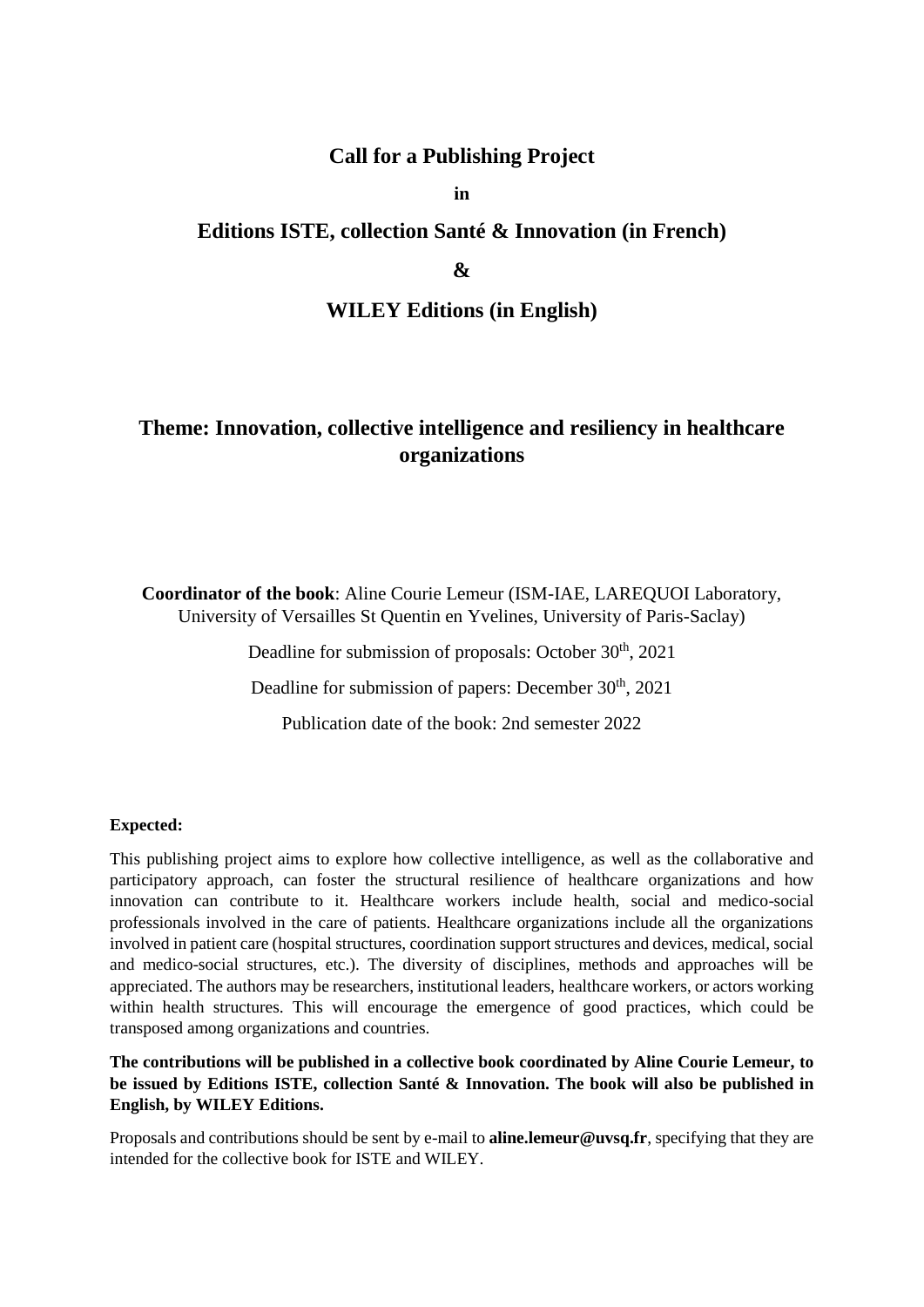## **The purposes of this publishing project**

Long associated with properties of materials to signify their resistance to shock or their ability to absorb energy under the effect of a shock causing them to deform, the concept of resilience is currently mobilized within multiple fields.

In the 1950s, the novelist André Maurois presented resilience as a human quality and the psychologists Emmy Werner and Ruth Smith defined it as a psychological specificity enabling children suffering from psychopathological risks to cope, thanks to qualities they possessed or to opportunities in their environment. Resilience thus becomes a model for understanding people in their social, biological and psychological wholeness, taking into account both their vulnerability factors and their salutogenic potential (Anaut, 2015). It can manifest itself as entrepreneurial resilience, or even as a process that promotes the reconstruction of oneself when faced with life's misfortunes (Bernard, 2007).

For management and organizations, resilience refers to an organization's ability to continually rebuild (Hamel and Välikangas, 2003; Rouet, 2019). It helps to understand why some organizations are able to bounce back from unexpected events and sudden shocks, while others disappear (Weick and Suncliffe, 2007; Christianson et al., 2009). It is defined as an adaptation process that is passive, unconscious and also active (Manciaux, 2001).

The concept of organizational resilience is mentioned in research on crisis management. The analysis focuses on the collective and organizational level and is interested in mechanisms that make the group less vulnerable to sensemaking breakdowns (Weick, 1993). This concept seeks to understand how organizations manage to absorb, react to and capitalize on turbulence coming from their external environment (Lengnick-Hall & Beck, 2005).

Given the health crisis linked to Covid 19, resilience has become the watchword of the Politicians and the concerns of health authorities and health professionals in all their diversity (medical, social, medicosocial). Facing a pandemic of an almost unprecedented magnitude, the health system with all its various structures had to adapt quickly to provide the best possible care to patients, despite the multiple shortages (masks, emergency care structures, health care personnel, medical equipment, etc.). Their ingenuity and resourcefulness were widely praised.

Several fundamental questions then arise concerning the organizational resilience of health structures, in particular how to make them permanently resilient to definitively break with the " ingenuity " aspect that has become the traditional qualification of caregivers' and healthcare organizations' actions, each time a health crisis occurs. Of course, the ingeniousness of actors is a strength that must be encouraged and preserved, but continuous and comprehensive care of patients cannot be satisfied with individual and punctual initiatives. These initiatives should be levers to accentuate the virtuosity of the healthcare system, and should not be the only solution to its durable resilience.

For several decades, research and literature have denounced the negative impact of the so-called "topdown" approach, historically adopted by institutional authorities and considered as source of rigidity (Bartoli, 2009). This is accompanied by pyramidal, centralized and top-down organizational norms and forms, with classic management typologies systematizing action and hierarchizing the relationship between actors (Flora, Ghadiri and Pomey, 2017; Gravereaux, 2018). Certainly, there has been a shift to a less rigid approach with the emergence of human relations school and the generalization of management concept advocating "that it is better to encourage than to impose", however, the inspiration continues to come from above (Riveline, 2012).

For example, in France this top-down approach manifests in several ways within healthcare field: through the mechanisms of calls for projects and the multiple management instruments. To this we can add the vertical cascading accountability mechanisms, going from national through local to regional,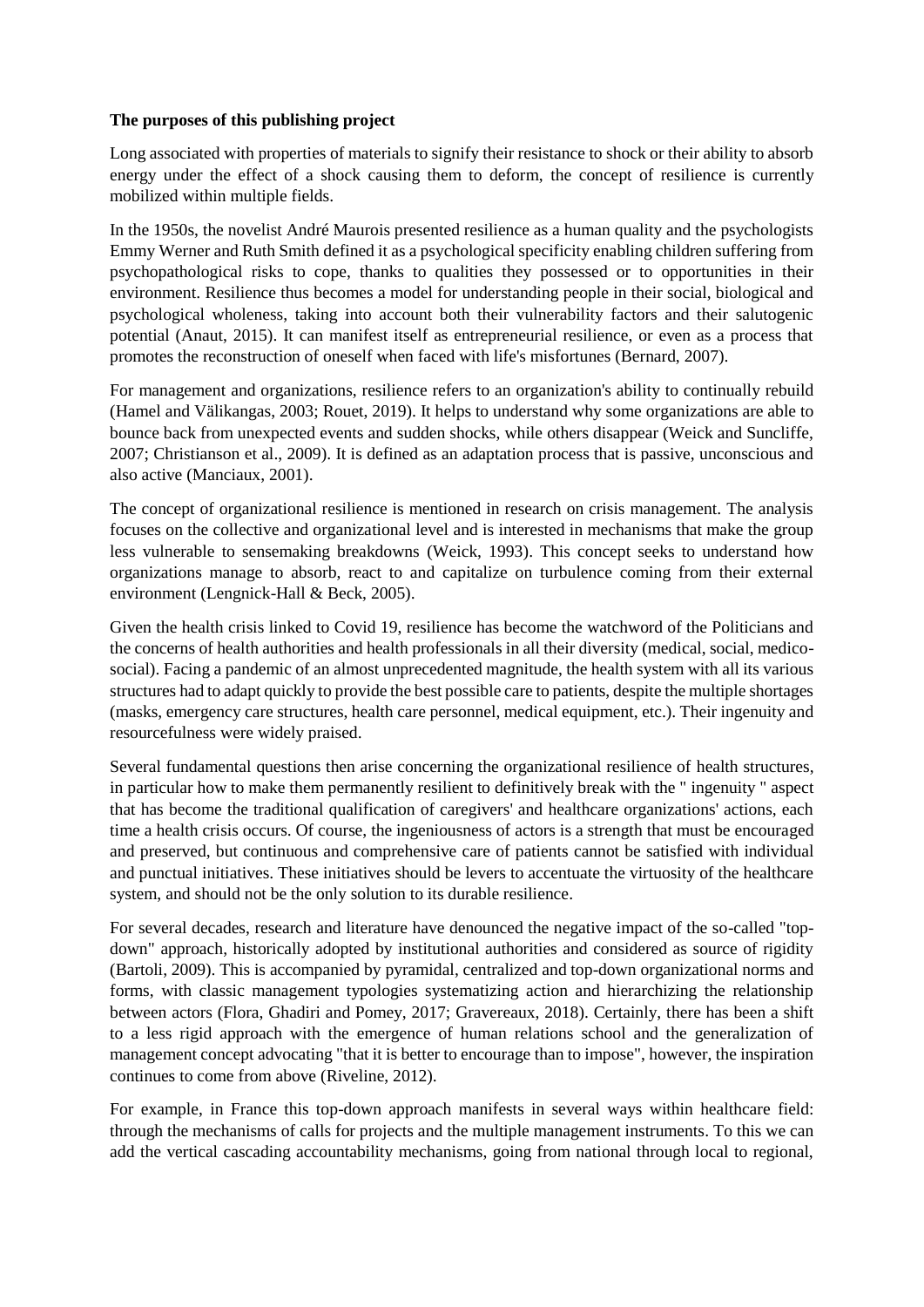then to departmental. This leads to a "quasi-injunctive" approach that accentuate isomorphism movements, which aren't very favorable to innovation (Grenier, 2014).

Despite decades of scientific research initiating a theoretical renewal to better respond to the current challenges in healthcare (Grenier, 2014); warning that the unilateralism in decision-making is no longer sufficient to nourish the agility of organizations (Greselle, 2007); advocating the hybridization of institutional logics by action logics, to define appropriate actions from both behavioral and cognitive perspectives (Thornton, 2004; Amblard, 1996); recommending the "territorialization" of action by approaching the territory as a space co-constructed by public policies and local actors (De Maillard, 2000; Terssac, 2005; Raulet-Croset, 2008); encouraging the deployment of a joint regulation that articulates formal and informal knowledge (Grenier, 2006); raising awareness regarding the need to translate public policies into rules that can be adapted to territorial specificities so as to facilitate their appropriation and avoid the loss of meaning (Joffre, 2014),.... dualities remain topical...

Beyond the impact of history and ingrained organizational routines, such a functioning mode is said to consolidate the power of decision-making authorities, sometimes at the cost of a destructive immobilism (Ghadiri, Flora and Pomey, 2017; Gravereaux, 2018). But wouldn't structurally resilient organizations, effective and efficient in any context, also constitute a new source of legitimacy for institutional authorities?

This publishing project aims to explore the impact of a collaborative and participatory approach mobilizing collective intelligence on the resiliency of health organizations and the contribution of innovation to this resiliency. It is complementary to all approaches that challenge the duality between the "everything regulated by policies" and the "leave it to the field" (Grenier, 2014) and advocate the adoption of a co-construction approach for the renovation of public policies, which is vital for building structurally resilient organizations.

Organizational resilience in healthcare is an emerging, promising and little explored field of research:

- What is the difference between structural resilience and situational resilience? Why should a health organization be resilient? How to build a structurally resilient organizational structure?

- What are the characteristics of a collective intelligence that would be a source of resilience for organizations? What are the levers of success and the obstacles to the deployment of a collaborative and participative approach within healthcare field ?

- What is the role of innovation in building sustainably resilient health organizations? What are the roles of public authorities and health professionals in the design and deployment of such innovations?

All of these questions can therefore be gathered around three central issues:

#### **- Building a structurally resilient organizational structure.**

Although it is difficult to measure organizational resilience (Somers, 2009), the mechanisms that underlie it have been highlighted by studies about the actions and reactions of organizations that have survived unexpected shocks (Lengnick-Hall and Beck, 2005; Weick and Sutcliffe, 2007). Through careful analysis of these mechanisms, learning has emerged around the factors and processes that would allow an organization to build and maintain its resilience capacity over time, in order to better withstand and emerge stronger from hardship (Hollganel et al., 2009).

Contributions are expected to explore the issues of structural organizational resilience, the reasons why it can be vital for healthcare organizations, as well as its levers for success, particularly in crisis contexts.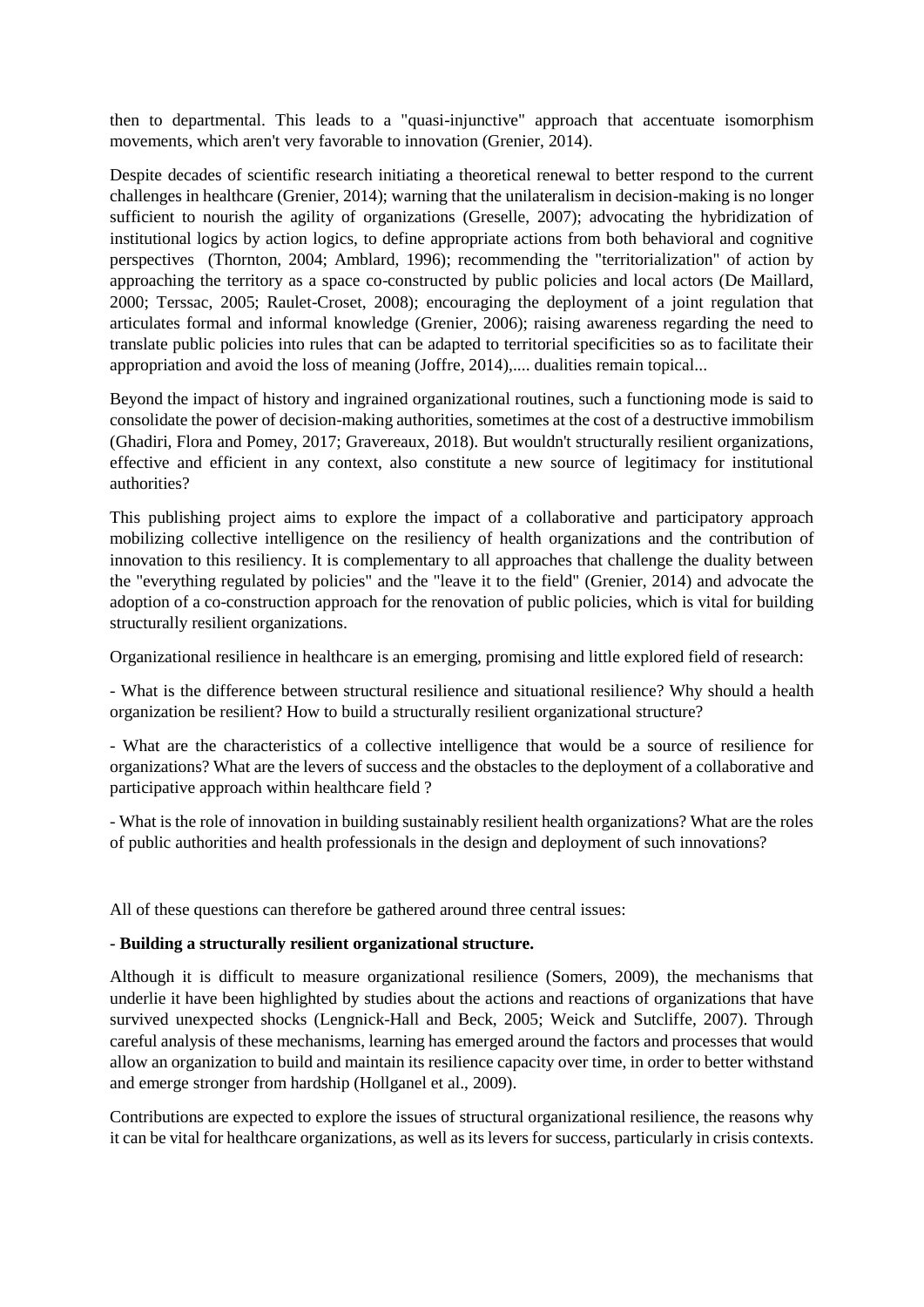## **- The collaborative and participatory approach mobilizing collective intelligence, to build structurally resilient health organizations.**

Resilient organizations typically face multiple challenges. On the one hand, they face a cognitive challenge, requiring realism in dealing with change and its inevitable impacts on the organization. On the other hand, they are subject to a strategic challenge that requires them to design new strategies that will replace the declining ones. Also, when facing an ideological challenge, they must adopt a proactive attitude to continuously seek new opportunities. Also, a political challenge requires them to develop a capacity to abandon obsolete programs and products and reallocate resources to the most promising activities (Hamel and Välikangas, 2003).

A combination of defensive, proactive, and reflective approaches would enable them to better overcome these challenges (Christianson et al., 2009). While the defensive approach will allow them to better cope when the shock occurs and the proactive approach to enhance creativity to imagine new solutions, the reflective approach will help them learn from the crises they have experienced, in order to be better prepared to face future crises. Learning from past shocks and weaknesses should allow for corrective actions and organizational learning.

Contributions are expected to explore the challenges of mobilizing collective intelligence and a participatory approach in the initiation and development of reflective, defensive and proactive approaches, necessary for organizational resilience.

## **- The role of innovation in building structurally resilient healthcare organizations.**

Resilient organizations possess absorptive, renewal, and appropriation capacities (Weick & Sutcliffe, 2007) to deal with unusual challenges. Absorptive capacity requires that the organization be able to draw on immediately available resources of its own, on reserves left over from previous periods, as well as on external sources that can take many forms (loans, support, etc.) (Arregle et al., 2007; Danes et al., 2009). Also, the capacity for renewal implies being able to rethink existing activities, develop new ones and experiment other ways of doing things (Bégin and Chabaud, 2010; Hamel and Välikangas, 2003; Lengnick-Hall and Beck, 2005 and 2009). Moreover, the capacity for appropriation that fosters organizational learning requires the initiation of "post-crisis learning", to better put routines and practices into perspective and to learn from past failures (Thorne, 2000; Christianson et al., 2009; Altintas and Royer, 2009).

Contributions are expected to explore how innovation could contribute to developing the absorption, renewal and appropriation capacities of organizations to become sustainably resilient. The aim is also to identify the characteristics of an innovation that would promote the hybridization of institutional logics emanating from public authorities with logics of action emanating from health professionals, with a view to building structurally resilient health organizations.

## **Submission process and schedule**:

- **Submission of proposal**: send an abstract of about 2 pages including name and contact information of the author(s), title of the paper, presentation of the main issues. For research papers, also provide a short development of the theoretical framework, the terrain, the main expected results, the main theoretical references.
- **Submission of papers :** we strongly recommend to follow the model outline below, in order to give some consistency to the whole book: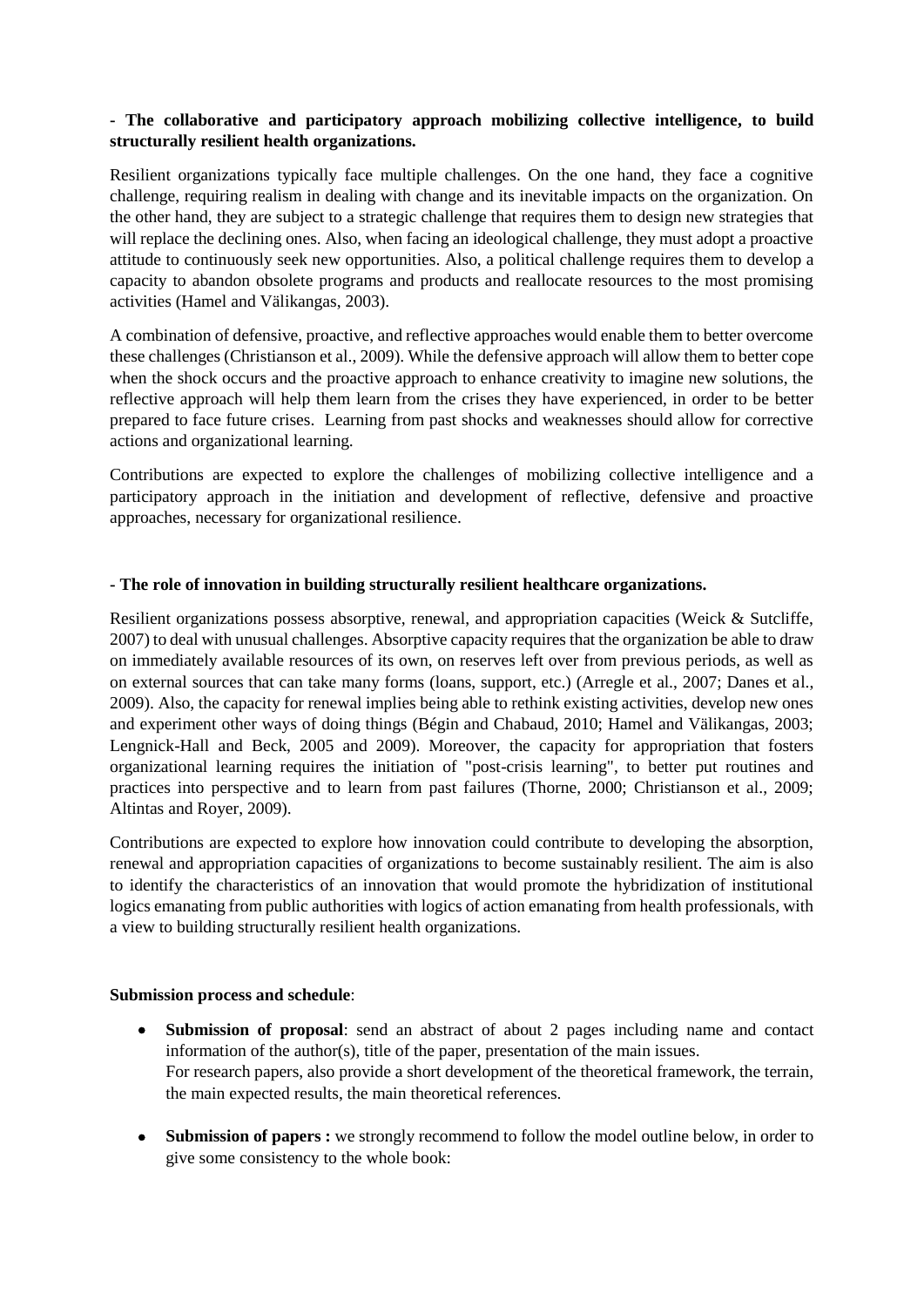- Introduction (short introduction introducing the chapter)
- Section 1 Context, issues, and developments.

For research papers, to be completed by:

- Section 2 Conceptual (theoretical) framework
- Section 3 Illustrations (empirical research)
- Conclusion (lessons to be learned)

Various formatting guidelines

- Chapter size: 15-18 pages, 1.5 line spacing
- Font for section titles, introduction and conclusion: Times 14
- Body text font: Times 12
- References: give preference to the main references (about 15 references max.)

- For each author: indicate the affiliation and the email address; in case of several authors, indicate the corresponding author.

## **The proposal and the paper can be submitted either in French or in English.**

## **Timeline schedule**:

- o **Deadline for submission of contribution intentions**: October30<sup>th</sup>, 2021.
- o **Deadline for submission of contributions**: December 30th , 2021
- o **Proposals and contributions should be sent to**: Aline Courie Lemeur (aline.lemeur@uvsq.fr)
- o **Publication of the book**: 2nd semester 2022

## **References**

Altintas G., Royer I. (2009), « Renforcement de la résilience par un apprentissage post-crise : une étude longitudinale sur deux périodes de turbulence », M@n@gement, tome. 12, N° 4, p. 266.-293.

Amblard H., Bernoux Ph., Herrerors G., Livian Y. F. (1996), Les nouvelles approches sociologiques des organisations, Seuil.

Arregle J-L., Hitt M. A., Sirmon D. G., Very P. (2007), « The development of organizational social capital : attributes of family firms », Journal of Management Studies, tome 44, N° 1, p. 73.-95.

Bartoli, A. (2009), *Management dans les organisations publiques*, Paris : Dunod.

Begin L. et Chabaud D. (2010), « La résilience des organisations - Le cas d'une entreprise familiale »,Revue française de gestion, tome 1, N° 200, p. 127.-142.

Christianson M. K., Farkas M. T., Sutcliffe K. M., Weick K. E. (2009), « Learning through rare events : significant interruptions at the Baltimore & Ohio Railroad Museum », Organization Science, tome 20, N° 5, p.846.-860.

Danes S. M., Stafford K., Haynes G., Amarapurkar S. S. (2009), « Family capital of family firms. Bridging human, social, and financial capital », Family Business Review, tome 20,  $N^{\circ}$  2, p. 1.-17.

De Maillard J. (2000), « Le partenariat en représentations : contribution à l'analyse des nouvelles politiques sociales territorialisées », Politiques et management public, vol 18, n°3, p. 21-41.